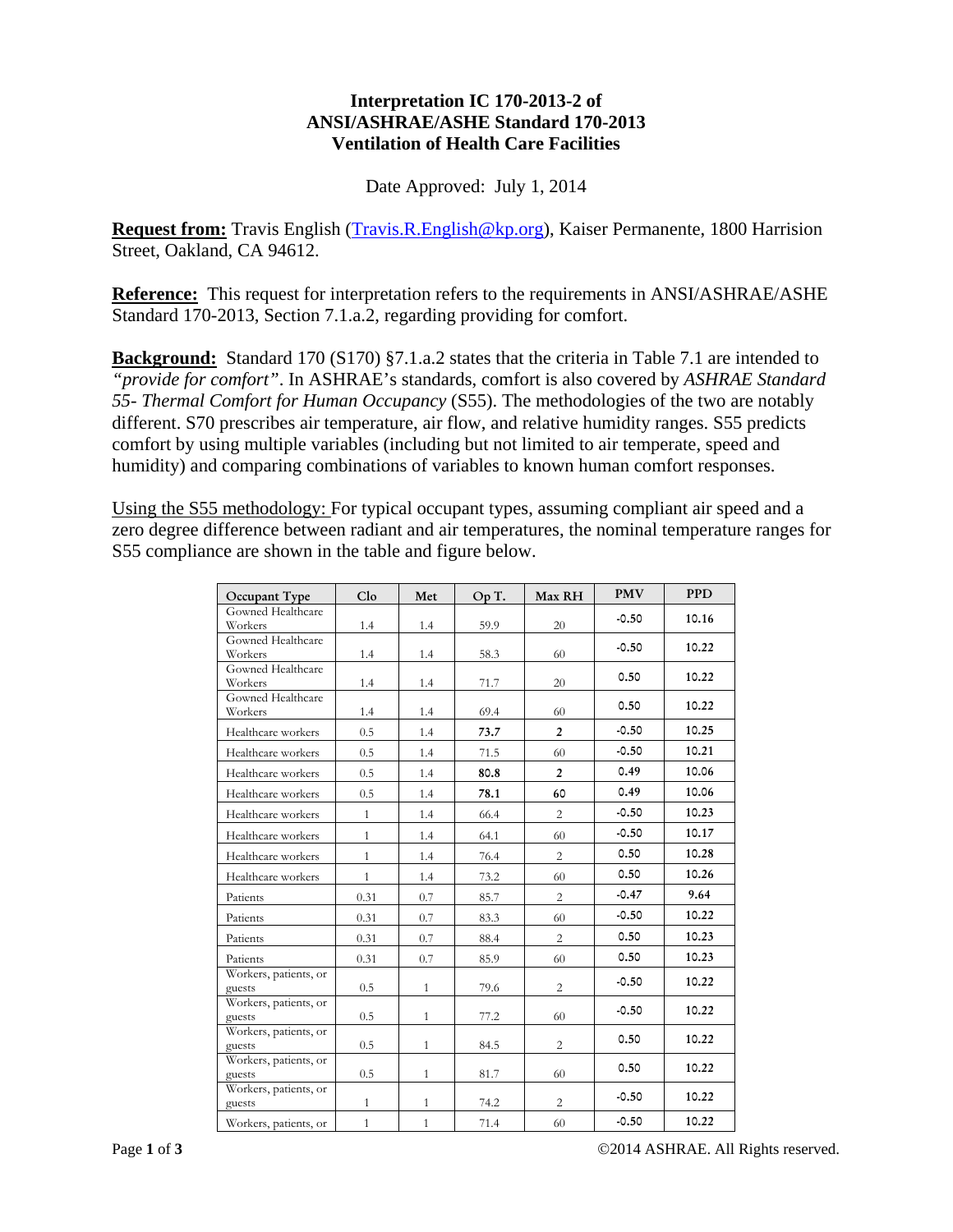| Occupant Type                   | Clo | Met | Op T. | Max RH | <b>PMV</b> | <b>PPD</b> |
|---------------------------------|-----|-----|-------|--------|------------|------------|
| guests                          |     |     |       |        |            |            |
| Workers, patients, or<br>guests |     |     | 81.0  |        | 0.50       | 10.22      |
| Workers, patients, or<br>guests |     |     | 77.6  | 60     | 0.50       | 10.22      |

**Table 1: S55 Temperature and Humidity Ranges yielding -0.5<PMV>0.5** 



Using the S170 methodology: There are 15 unique comfort criteria indicated in S170 Table 7.1. They are shown in the table below.

|            | Temperature (F) | Humidity Range (RH) | (No of Spaces), e.g. Space               |
|------------|-----------------|---------------------|------------------------------------------|
| А          | $68 - 73$       | $20 - 60$           | (1) e.g. Gastrointestinal Endoscopy      |
|            |                 |                     | procedure room                           |
| B          | $68 - 75$       | $20 - 60$           | (3) e.g. Classes B&C operating rooms     |
| C          | $70 - 75$       | $20 - 60$           | (5) e.g. Recovery Room                   |
| D          | $70 - 75$       | $30 - 60$           | (2) e.g. Critical and intensive care     |
| E          | $72 - 78$       | $30 - 60$           | (1) e.g. Newborn intensive care          |
| $_{\rm F}$ | $70 - 75$       | $40 - 60$           | (1) e.g. Wound intensive care            |
| G          | $70 - 75$       | Max 60              | (14) e.g. Intermediate care              |
| Н          | $72 - 78$       | Max 60              | (3) e.g. X-ray, diagnostic and treatment |
| L          | $72 - 80$       | Max 60              | (1) e.g. Physical therapy                |
|            | $70 - 75$       | Max 60              | (1) e.g. ER Waiting Rooms                |
| K          | $68 - 73$       | NR.                 | (1) e.g. Bronscoscopy, sputum            |
|            |                 |                     | collection and pentamidine               |
|            |                 |                     | administration                           |
| L          | $70 - 75$       | NR.                 | (19) e.g. Resident Room                  |
| М          | $72 - 78$       | NR                  | (9) e.g. Dialysis treatment room         |
| N          | $72 - 80$       | NR                  | (1) e.g. Hydrotherepy                    |
| $\circ$    | NR.             | NR                  | (28) e.g. Substerile service area        |

## **Table 1: S170 Temperature and Humidity Ranges, as listed in Table 7-1**

Using standard assumptions for clothing insulation and metabolic activity, PPD in these spaces can calculated tested with the S55 methodology. The results are shown in the table below: